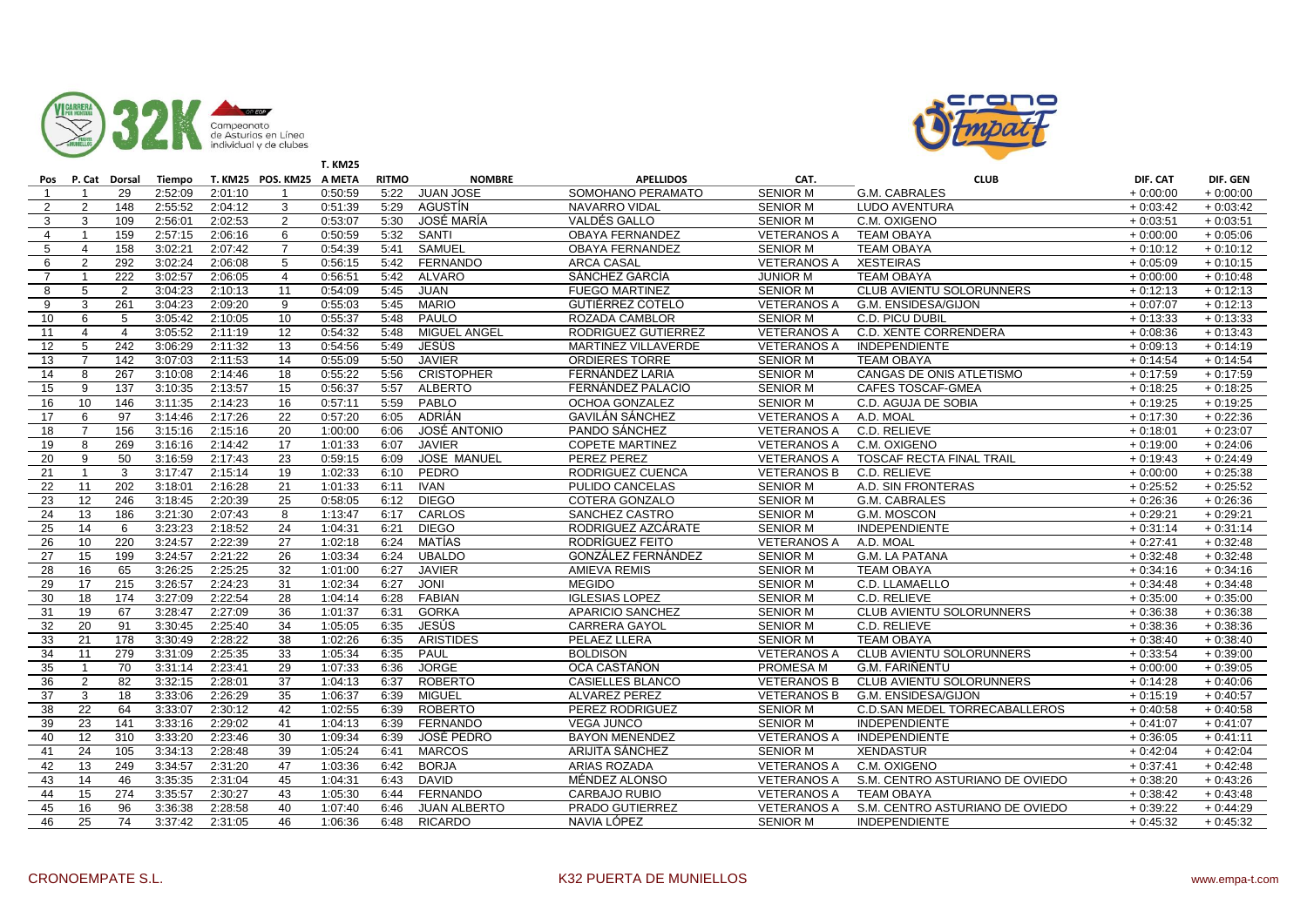



|     |                |               |               |         |                          | <b>T. KM25</b> |              |                          |                           |                    |                                        |            |            |
|-----|----------------|---------------|---------------|---------|--------------------------|----------------|--------------|--------------------------|---------------------------|--------------------|----------------------------------------|------------|------------|
| Pos |                | P. Cat Dorsal | <b>Tiempo</b> |         | T. KM25 POS. KM25 A META |                | <b>RITMO</b> | <b>NOMBRE</b>            | <b>APELLIDOS</b>          | CAT.               | <b>CLUB</b>                            | DIF. CAT   | DIF. GEN   |
| 47  | 26             | 253           | 3:38:25       | 2:30:58 | 44                       | 1:07:26        | 6:49         | PABLO                    | <b>CABAL PÉREZ</b>        | <b>SENIOR M</b>    | <b>TEAM OBAYA</b>                      | $+0.46:16$ | $+0.46:16$ |
| 48  | 17             | 163           | 3:38:56       | 2:36:46 | 64                       | 1:02:10        | 6:50         | <b>JUAN</b>              | <b>BULNES SANCHEZ</b>     | <b>VETERANOS A</b> | <b>G.M. PICU PIENZU</b>                | $+0.41:41$ | $+0.46:47$ |
| 49  | 18             | 197           | 3:39:07       | 2:33:06 | 51                       | 1:06:00        | 6:50         | <b>MARCO</b>             | <b>PRIETO</b>             | <b>VETERANOS A</b> | G.M. SAN PEDRO DE LOS ARCOS            | $+0:41:52$ | $+0.46:58$ |
| 50  | 19             | 25            | 3:39:23       | 2:34:14 | 53                       | 1:05:08        | 6:51         | <b>VICTOR</b>            | <b>IGLESIAS LOBATO</b>    | <b>VETERANOS A</b> | A.D. SIN FRONTERAS                     | $+0.42:07$ | $+0.47:14$ |
| 51  | 20             | 17            | 3:39:24       | 2:35:15 | 57                       | 1:04:08        | 6:51         | <b>RUPERTO</b>           | <b>REGUERA RICO</b>       | <b>VETERANOS A</b> | <b>TOSCAF RECTA FINAL TRAIL</b>        | $+0.42:08$ | $+0.47:15$ |
| 52  | 27             | 35            | 3:39:30       | 2:32:49 | 50                       | 1:06:41        | 6:51         | <b>JAVIER</b>            | RODRIGUEZ RODRIGUEZ       | <b>SENIOR M</b>    | <b>G.M. LA PATANA</b>                  | $+0.47:21$ | $+0.47:21$ |
| 53  | 28             | 248           | 3:39:44       | 2:34:29 | 55                       | 1:05:15        | 6:51         | LUIS MARIANO             | <b>GONZÁLEZ MONGES</b>    | <b>SENIOR M</b>    | <b>CAFES TOSCAF-GMEA</b>               | $+0.47:35$ | $+0.47:35$ |
| 54  | 21             | 38            | 3:39:58       | 2:33:20 | 52                       | 1:06:38        | 6:52         | <b>ISAAC</b>             | RAMOS ARCONADA            | <b>VETERANOS A</b> | <b>CERRATO TRAIL RUNNING</b>           | $+0.42:43$ | $+0.47:49$ |
| 55  |                | 209           | 3:40:09       | 2:36:53 | 66                       | 1:03:16        | 6:52         | <b>RAQUEL</b>            | RONCO CASTAÑON            | <b>VETERANAS A</b> | C.D. PILOÑA DEPORTE                    | $+0:00:00$ | $+0.48:00$ |
| 56  | 22             | 286           | 3:40:38       | 2:31:28 | 48                       | 1:09:10        | 6:53         | <b>SERGIO</b>            | FERNÁNDEZ ANES            | <b>VETERANOS A</b> | CLUB AVIENTU SOLORUNNERS               | $+0.43:23$ | $+0:48:29$ |
| 57  | 29             | 196           | 3:40:39       | 2:32:14 | 49                       | 1:08:24        | 6:53         | ALEJANDRO                | MARTÍNEZ ALVAREZ          | <b>SENIOR M</b>    | <b>CORRIENDO X MORCIN</b>              | $+0.48:29$ | $+0.48:29$ |
| 58  | 30             | 228           | 3:41:51       | 2:36:22 | 61                       | 1:05:29        | 6:55         | <b>JUAN</b>              | <b>VALDES TEJEIRO</b>     | <b>SENIOR M</b>    | <b>LOS URRIELES</b>                    | $+0.49:42$ | $+0.49:42$ |
| 59  | $\overline{1}$ | 132           | 3:42:23       | 2:36:20 | 60                       | 1:06:02        | 6:56         | <b>SONIA</b>             | <b>AMAT VALERO</b>        | <b>SENIOR F</b>    | CLUB AVIENTU SOLORUNNERS               | $+0:00:00$ | $+0.50:14$ |
| 60  | 23             | 287           | 3:42:33       | 2:34:17 | 54                       | 1:08:16        | 6:57         | <b>MIGUEL</b>            | CAMACHO CASTRO            | <b>VETERANOS A</b> | CAFES TOSCAF-GMEA                      | $+0.45:18$ | $+0.50:24$ |
| 61  | 24             | 288           | 3:42:35       | 2:35:51 | 59                       | 1:06:44        | 6:57         | <b>RICARDO</b>           | <b>GARCÍA VIEJO</b>       | <b>VETERANOS A</b> | G.M. VIZCARES                          | $+0.45:20$ | $+0:50:26$ |
| 62  | 25             | 14            | 3:43:01       | 2:34:46 | 56                       | 1:08:15        | 6:57         | <b>AMBROSIO</b>          | MENENDEZ GAYO             | <b>VETERANOS A</b> | <b>INDEPENDIENTE</b>                   | $+0.45:46$ | $+0.50:52$ |
| 63  | 31             | 184           | 3:44:49       | 2:36:46 | 63                       | 1:08:03        | 7:01         | <b>DAVID</b>             | ALONSO CANO               | <b>SENIOR M</b>    | S.M. CENTRO ASTURIANO DE OVIEDO        | $+0:52:40$ | $+0:52:40$ |
| 64  | 26             | 26            | 3:45:34       | 2:40:06 | 75                       | 1:05:28        | 7:02         | <b>ALBERTO</b>           | <b>GARCIA RAMOS</b>       | <b>VETERANOS A</b> | <b>TEAM OBAYA</b>                      | $+0.48:19$ | $+0.53:25$ |
| 65  | 27             | 95            | 3:45:49       | 2:38:58 | 73                       | 1:06:51        | 7:03         | <b>FRACISCO JAVIER</b>   | PIQUERO ALVAREZ           | <b>VETERANOS A</b> | C.D. RUN 04                            | $+0.48:34$ | $+0.53:40$ |
| 66  | 32             | 94            | 3:45:50       | 2:39:12 | 74                       | 1:06:38        | 7:03         | <b>ALFREDO</b>           | <b>RICO</b>               | <b>SENIOR M</b>    | <b>OVETUS CROSSFIT</b>                 | $+0.53:41$ | $+0.53:41$ |
| 67  | $\overline{4}$ | 88            | 3:47:06       | 2:35:42 | 58                       | 1:11:23        | 7:05         | <b>ANTONIO</b>           | <b>GONZALEZ FERNANDEZ</b> | <b>VETERANOS B</b> | A.D. MOAL                              | $+0.29:19$ | $+0.54:57$ |
| 68  | 33             | 180           | 3:48:06       | 2:40:23 | 76                       | 1:07:43        | 7:07         | <b>SERGIO</b>            | MENÉNDEZ GONZÁLEZ         | <b>SENIOR M</b>    | <b>CUMBRE LLANGREU</b>                 | $+0.55:57$ | $+0.55:57$ |
| 69  | 34             | 81            | 3:49:34       | 2:36:58 | 67                       | 1:12:36        | 7:10         | <b>JAVIER</b>            | <b>AGUNDO RUEDA</b>       | <b>SENIOR M</b>    | <b>G.M. LA PATANA</b>                  | $+0:57:25$ | $+0:57:25$ |
| 70  | 35             | 77            | 3:49:52       | 2:44:19 | 88                       | 1:05:33        | 7:10         | <b>EMILIO</b>            | AFONSO CUESTA             | <b>SENIOR M</b>    | <b>TEAM OBAYA</b>                      | $+0.57:43$ | $+0.57:43$ |
| 71  | 28             | 60            | 3:49:53       | 2:44:37 | 91                       | 1:05:15        | 7:10         | <b>BLAS</b>              | MARTINEZ ANTUÑA           | <b>VETERANOS A</b> | <b>LUDO AVENTURA</b>                   | $+0.52:38$ | $+0.57:44$ |
| 72  | 29             | 90            | 3:51:34       | 2:37:13 | 69                       | 1:14:21        | 7:14         | <b>JOSE ANTONIO</b>      | MENENDEZ FERNANDEZ        | <b>VETERANOS A</b> | A.D. MOAL                              | $+0.54:19$ | $+0.59:25$ |
| 73  | $\mathbf{1}$   | 124           | 3:51:56       | 2:40:26 | 77                       | 1:11:30        | 7:14         | <b>ANA CRISTINA</b>      | <b>AGUADO MORI</b>        | <b>VETERANAS B</b> | G.M. REINO ASTUR UNIVERSIDAD DE OVIEDO | $+0:00:00$ | $+0.59:47$ |
| 74  | 30             | 58            | 3:52:10       | 2:38:19 | 70                       | 1:13:51        |              | 7:15 FERNANDO            | PEREZ ALCANTARILLA        | <b>VETERANOS A</b> | C.D. RELIEVE                           | $+0.54:55$ | $+1:00:01$ |
| 75  | 31             | 183           | 3:52:30       | 2:46:14 | 101                      | 1:06:15        | 7:15         | <b>FRANCISCO JAVIER</b>  | <b>BUENO MAYO</b>         | <b>VETERANOS A</b> | S.M. CENTRO ASTURIANO DE OVIEDO        | $+0:55:14$ | $+1:00:21$ |
| 76  | 36             | 298           | 3:53:02       | 2:38:40 | 71                       | 1:14:22        |              | 7:16 ALEJANDRO           | <b>HACES TAMÉS</b>        | <b>SENIOR M</b>    | G.M. ENSIDESA/GIJON                    | $+1:00:53$ | $+1:00:53$ |
| 77  | 37             | 239           | 3:53:16       | 2:45:58 | 98                       | 1:07:18        | 7:17         | ALEJANDRO                | <b>LABRA GONZALEZ</b>     | <b>SENIOR M</b>    | <b>G.M. PICU PIENZU</b>                | $+1:01:07$ | $+1:01:07$ |
| 78  | 32             | 92            | 3:53:19       | 2:46:14 | 100                      | 1:07:05        | 7:17         | <b>FRANCISCO DE ASIS</b> | PEREZ FERNANDEZ           | <b>VETERANOS A</b> | S.M. CENTRO ASTURIANO DE OVIEDO        | $+0:56:04$ | $+1:01:10$ |
| 79  | 38             | 157           | 3:53:53       | 2:36:33 | 62                       | 1:17:19        | 7:18         | <b>JUAN JOSE</b>         | <b>LOPEZ ALVAREZ</b>      | <b>SENIOR M</b>    | G.M. MOSCON                            | $+1:01:44$ | $+1:01:44$ |
| 80  | 33             | 205           | 3:54:06       | 2:37:09 | 68                       | 1:16:56        | 7:18         | <b>DIEGO</b>             | MARTÍNEZ RODRÍGUEZ        | <b>VETERANOS A</b> | <b>NAVA TRAIL</b>                      | $+0.56:50$ | $+1:01:57$ |
| 81  | 2              | 259           | 3:54:10       | 2:44:02 | 86                       | 1:10:07        | 7:18         | <b>EVA</b>               | <b>CRUZ MONTALBÁN</b>     | <b>VETERANAS A</b> | G.M. CABRALES                          | $+0:14:00$ | $+1:02:01$ |
| 82  | 39             | 303           | 3:54:10       | 2:44:51 | 92                       | 1:09:18        | 7:18         | <b>SEGISMUNDO</b>        | GARCÍA DE PAREDES PÉREZ   | <b>SENIOR M</b>    | <b>G.M. CABRALES</b>                   | $+1:02:01$ | $+1:02:01$ |
| 83  | 5              | 290           | 3:54:25       | 2:43:06 | 83                       | 1:11:18        | 7:19         | <b>FELIX JOSE</b>        | <b>GARCÍA FERNÁNDEZ</b>   | <b>VETERANOS B</b> | <b>CORRIENDO X MORCIN</b>              | $+0.36.38$ | $+1:02:16$ |
| 84  | 40             | 276           | 3:54:30       | 2:42:36 | 82                       | 1:11:54        | 7:19         | <b>DIEGO</b>             | GONZÁLEZ PÉREZ            | <b>SENIOR M</b>    | <b>CUMBRE LLANGREU</b>                 | $+1:02:21$ | $+1:02:21$ |
| 85  | 34             | 266           | 3:54:31       | 2:38:54 | 72                       | 1:15:36        | 7:19         | <b>AITOR</b>             | EGOTXEAGA DOBLAS          | <b>VETERANOS A</b> | D-RUTA                                 | $+0.57:15$ | $+1:02:22$ |
| 86  | 2              | 167           | 3:54:32       | 2:44:24 | 89                       | 1:10:08        | 7:19         | <b>BELEN</b>             | <b>BETOLAZA CADENAS</b>   | <b>SENIOR F</b>    | C.D. RELIEVE                           | $+0:12:09$ | $+1:02:23$ |
| 87  | 35             | 106           | 3:54:43       | 2:44:00 | 85                       | 1:10:43        | 7:20         | <b>IVAN</b>              | <b>VARELA DIAZ</b>        | <b>VETERANOS A</b> | <b>TEAM OBAYA</b>                      | $+0.57:28$ | $+1:02:34$ |
| 88  | 36             | 283           | 3:55:35       | 2:44:58 | 94                       | 1:10:36        | 7:21         | <b>CESAR</b>             | FORCELLEDO NOVAL          | <b>VETERANOS A</b> | C.M. OXIGENO                           | $+0.58:19$ | $+1:03:26$ |
| 89  | 41             | 13            | 3:55:47       | 2:36:48 | 65                       | 1:18:58        | 7:22         | <b>SERGIO</b>            | <b>MARTINEZ SUAREZ</b>    | <b>SENIOR M</b>    | CLUB AVIENTU SOLORUNNERS               | $+1:03:38$ | $+1:03:38$ |
| 90  | 37             | 304           | 3:56:15       | 2:44:34 | 90                       | 1:11:41        | 7:22         | <b>VLADIMIR</b>          | <b>BARCIA LASTRA</b>      | <b>VETERANOS A</b> | A.D. MOAL                              | $+0.59:00$ | $+1:04:06$ |
| 91  | 42             | 294           | 3:56:28       | 2:41:38 | 81                       | 1:14:49        | 7:23         | <b>DIEGO</b>             | <b>MARTÍNEZ MARTÍNEZ</b>  | <b>SENIOR M</b>    | G.M. MOSCON                            | $+1:04:19$ | $+1:04:19$ |
| 92  | 38             | 30            | 3:56:45       | 2:44:05 | 87                       | 1:12:40        | 7:23         | MÍGUEL ANGEL             | <b>BERDASCO REY</b>       | <b>VETERANOS A</b> | A.D. LAS XANAS                         | $+0.59:29$ | $+1:04:36$ |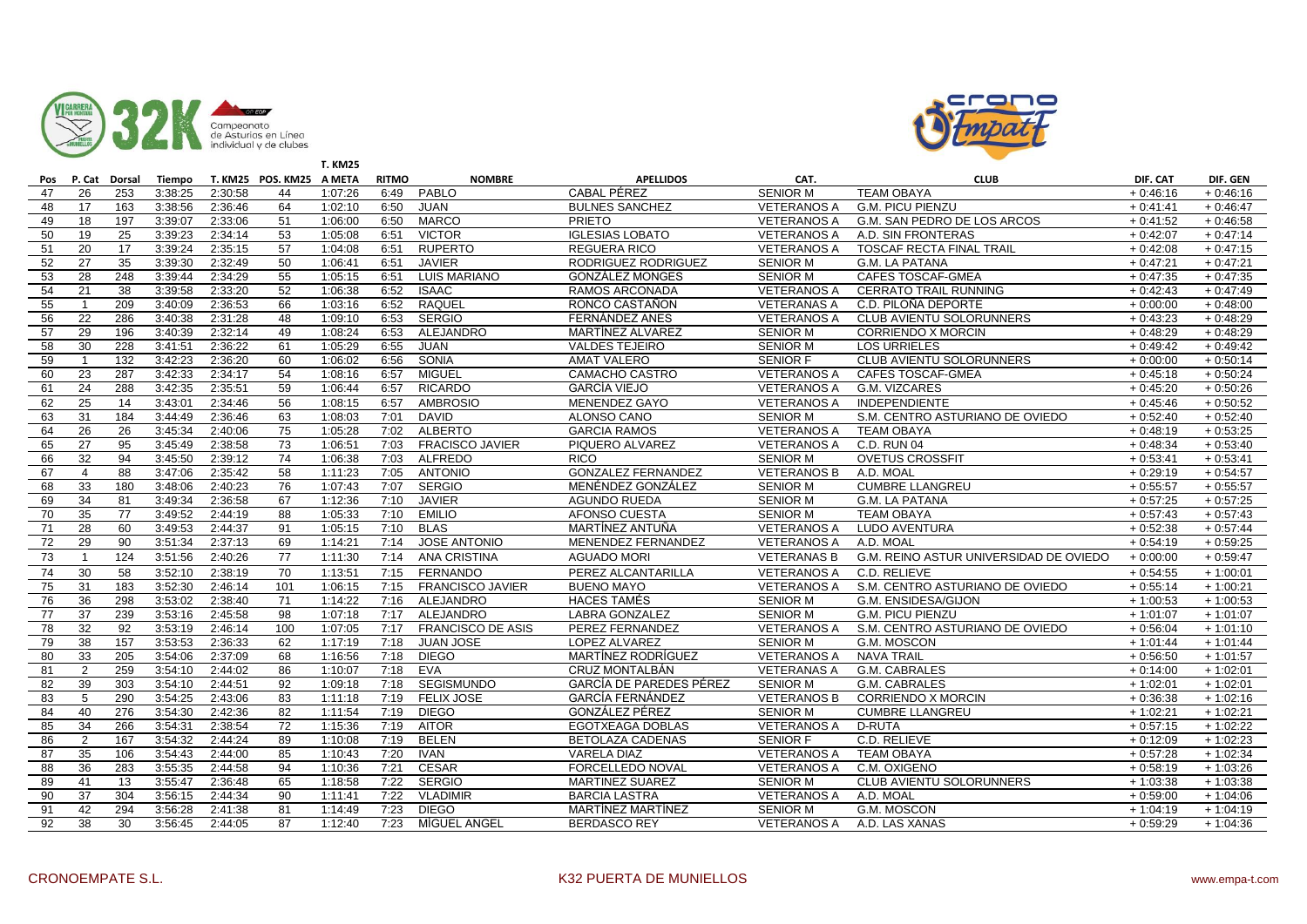



|     |                |                |         |         |                          | <b>T. KM25</b> |              |                     |                           |                    |                                        |            |            |
|-----|----------------|----------------|---------|---------|--------------------------|----------------|--------------|---------------------|---------------------------|--------------------|----------------------------------------|------------|------------|
| Pos |                | P. Cat Dorsal  | Tiempo  |         | T. KM25 POS. KM25 A META |                | <b>RITMO</b> | <b>NOMBRE</b>       | <b>APELLIDOS</b>          | CAT.               | <b>CLUB</b>                            | DIF. CAT   | DIF. GEN   |
| 93  | 39             | 135            | 3:56:49 | 2:45:47 | 96                       | 1:11:02        | 7:23         | <b>RAFA</b>         | <b>GARCÍA MORI</b>        | <b>VETERANOS A</b> | <b>XENDASTUR</b>                       | $+0:59:34$ | $+1:04:40$ |
| 94  | 43             | 108            | 3:57:32 | 2:44:54 | 93                       | 1:12:38        | 7:25         | <b>IVÁN</b>         | <b>LORENZO RUBIO</b>      | <b>SENIOR M</b>    | <b>CLUB CORRER ASTURIAS</b>            | $+1:05:23$ | $+1:05:23$ |
| 95  | 3              | 129            | 3:57:51 | 2:45:21 | 95                       | 1:12:30        | 7:25         | ADRIANA             | SUAREZ LOPEZ              | SENIOR F           | A.D. MOAL                              | $+0:15:28$ | $+1:05:42$ |
| 96  | 40             | 120            | 3:58:35 | 2:41:15 | 79                       | 1:17:19        | 7:27         | <b>JAVIER</b>       | MENENDEZ MENENDEZ         | <b>VETERANOS A</b> | C.D. RELIEVE                           | $+1:01:19$ | $+1:06:26$ |
| 97  | 44             | 10             | 3:58:53 |         |                          |                | 7:27         | <b>CRISTIAN</b>     | <b>MENENDEZ PEREZ</b>     | <b>SENIOR M</b>    | CLUB AVIENTU SOLORUNNERS               | $+1:06:44$ | $+1:06:44$ |
| 98  | 45             | 260            | 3:59:21 | 2:46:11 | 99                       | 1:13:10        | 7:28         | <b>RUBEN</b>        | FERNÁNDEZ DEL CORRO       | <b>SENIOR M</b>    | <b>G.M. FARIÑENTU</b>                  | $+1:07:12$ | $+1:07:12$ |
| 99  | 41             | 198            | 4:00:30 | 2:45:50 | 97                       | 1:14:40        | 7:30         | <b>BENJAMIN</b>     | PLAZA VALLINA             | <b>VETERANOS A</b> | CLUB SOCIAL ALCOA-INESPAL              | $+1:03:15$ | $+1:08:21$ |
| 100 | 46             | 200            | 4:00:33 | 2:41:20 | 80                       | 1:19:12        | 7:30         | <b>JORGE CARLOS</b> | <b>SALAS HERNÁNDEZ</b>    | <b>SENIOR M</b>    | <b>COLLACIOS</b>                       | $+1:08:24$ | $+1:08:24$ |
| 101 | 47             | 102            | 4:01:44 | 2:43:25 | 84                       | 1:18:18        | 7:33         | <b>JAVIER</b>       | SUÁREZ RODRÍGUEZ          | <b>SENIOR M</b>    | <b>RAZASTUR XTREME</b>                 | $+1:09:35$ | $+1:09:35$ |
| 102 | 48             | 27             | 4:01:55 | 2:50:16 | 111                      | 1:11:38        | 7:33         | GONZALO             | <b>RECIO PRADO</b>        | <b>SENIOR M</b>    | <b>LIQUEN</b>                          | $+1:09:46$ | $+1:09:46$ |
| 103 | 6              | 56             | 4:02:41 | 2:50:37 | 113                      | 1:12:04        | 7:34         | <b>MIGUEL</b>       | RODRIGUEZ FERNANDEZ       | <b>VETERANOS B</b> | <b>COLLACIOS</b>                       | $+0.44:54$ | $+1:10:32$ |
| 104 | $\overline{4}$ | 317            | 4:02:43 | 2:47:51 | 104                      | 1:14:52        | 7:34         | <b>ROSA ANA</b>     | ÁLVAREZ FIDALGO           | <b>SENIOR F</b>    | A.E. PUNTU COLLORAU                    | $+0.20:20$ | $+1:10:34$ |
| 105 | 49             | 164            | 4:03:58 | 2:51:54 | 119                      | 1:12:04        | 7:36         | ANDRÉS JAVIER       | ALVAREZ GARCÍA            | <b>SENIOR M</b>    | CLUB AVIENTU SOLORUNNERS               | $+1:11:49$ | $+1:11:49$ |
| 106 | 50             | 117            | 4:05:30 | 2:49:56 | 110                      | 1:15:33        | 7:40         | RAUL                | FERNANDEZ VELASCO         | <b>SENIOR M</b>    | G.M. REINO ASTUR UNIVERSIDAD DE OVIEDO | $+1:13:20$ | $+1:13:20$ |
| 107 | 42             | 154            | 4:05:36 | 2:52:21 | 121                      | 1:13:15        | 7:40         | <b>IGNACIO</b>      | <b>VALDES PEREZ</b>       | <b>VETERANOS A</b> | C.M. OXIGENO                           | $+1:08:21$ | $+1:13:27$ |
| 108 | 51             | 315            | 4:06:06 | 2:47:42 | 103                      | 1:18:24        | 7:41         | <b>GUZMÁN</b>       | <b>GONZÁLEZ FERNÁNDEZ</b> | <b>SENIOR M</b>    | <b>G.M. LA PATANA</b>                  | $+1:13:57$ | $+1:13:57$ |
| 109 | 43             | 49             | 4:06:23 | 2:50:43 | 114                      | 1:15:39        | 7:41         | <b>EUGENIO</b>      | LOPEZ                     | <b>VETERANOS A</b> | <b>INDEPENDIENTE</b>                   | $+1:09:07$ | $+1:14:14$ |
| 110 | 52             | 210            | 4:06:55 | 2:49:20 | 109                      | 1:17:34        | 7:42         | <b>BRUNO</b>        | <b>GAYO IGLESIAS</b>      | <b>SENIOR M</b>    | <b>INDEPENDIENTE</b>                   | $+1:14:46$ | $+1:14:46$ |
| 111 | $\overline{7}$ | 219            | 4:06:59 | 2:53:47 | 127                      | 1:13:12        | 7:42         | <b>JUAN CARLOS</b>  | <b>VICENTE LOPEZ</b>      | <b>VETERANOS B</b> | G.M. REINO ASTUR UNIVERSIDAD DE OVIEDO | $+0.49:12$ | $+1:14:50$ |
| 112 | 8              | 116            | 4:07:51 | 2:51:04 | 115                      | 1:16:46        | 7:44         | <b>JESUS</b>        | LÓPEZ HIDALGO             | <b>VETERANOS B</b> | <b>INDEPENDIENTE</b>                   | $+0.50:04$ | $+1:15:42$ |
| 113 | 44             | 273            | 4:08:55 | 2:54:56 | 131                      | 1:13:59        | 7:46         | <b>JOSE RICARDO</b> | <b>GARRIDO RIESGO</b>     | <b>VETERANOS A</b> | G.M. ENSIDESA/GIJON                    | $+1:11:39$ | $+1:16:46$ |
| 114 | 45             | 263            | 4:08:55 | 2:54:28 | 130                      | 1:14:26        | 7:46         | <b>JOSE ANGEL</b>   | LOUGEDO VILLAMEA          | <b>VETERANOS A</b> | A.D. MOAL                              | $+1:11:39$ | $+1:16:46$ |
| 115 | 53             | 68             | 4:09:36 | 2:48:41 | 107                      | 1:20:55        | 7:47         | <b>DANIEL</b>       | GARCÍA SUÁREZ             | <b>SENIOR M</b>    | <b>CLUB CORRER ASTURIAS</b>            | $+1:17:27$ | $+1:17:27$ |
| 116 | 54             | 151            | 4:09:36 | 2:48:42 | 108                      | 1:20:54        | 7:47         | PABLO               | FERNÁNDEZ LOPEZ           | <b>SENIOR M</b>    | <b>CORRIENDO X MORCIN</b>              | $+1:17:27$ | $+1:17:27$ |
| 117 | 46             | 33             | 4:11:00 | 2:51:48 | 118                      | 1:19:12        | 7:50         | <b>GUSTAVO</b>      | <b>VEGA PRADO</b>         | <b>VETERANOS A</b> | C.D. RELIEVE                           | $+1:13:45$ | $+1:18:51$ |
| 118 | 55             | 134            | 4:11:13 | 2:51:34 | 116                      | 1:19:39        | 7:51         | <b>MIGUEL</b>       | PLAZA VALLINA             | <b>SENIOR M</b>    | S.M. GRUPO COVADONGA                   | $+1:19:04$ | $+1:19:04$ |
| 119 | 56             | 176            | 4:11:31 | 2:53:10 | 124                      | 1:18:21        | 7:51         | <b>ISAAC</b>        | ALVAREZ FERNANDEZ         | <b>SENIOR M</b>    | <b>XENDASTUR</b>                       | $+1:19:22$ | $+1:19:22$ |
| 120 | 47             | 231            | 4:11:53 | 2:46:41 | 102                      | 1:25:11        | 7:52         | <b>RAMON</b>        | <b>HEVIA MORENO</b>       | <b>VETERANOS A</b> | S.M. CENTRO ASTURIANO DE OVIEDO        | $+1:14:37$ | $+1:19:44$ |
| 121 | 57             | 143            | 4:12:15 | 2:53:37 | 126                      | 1:18:38        | 7:52         | <b>DAVID</b>        | HUERGO ÁLVAREZ            | <b>SENIOR M</b>    | <b>CLUB ORIENTE ATLETISMO</b>          | $+1:20:06$ | $+1:20:06$ |
| 122 | 48             | 152            | 4:12:20 | 2:53:49 | 128                      | 1:18:30        | 7:52         | <b>DAVID</b>        | <b>SOLIS CARBAJAL</b>     | <b>VETERANOS A</b> | G.M. REINO ASTUR UNIVERSIDAD DE OVIEDO | $+1:15:04$ | $+1:20:11$ |
| 123 | 49             | 264            | 4:12:28 | 2:54:03 | 129                      | 1:18:24        | 7:53         | <b>FELIX MANUEL</b> | <b>GONZALEZ FERNANDEZ</b> | <b>VETERANOS A</b> | A.D. MOAL                              | $+1:15:12$ | $+1:20:19$ |
| 124 | 58             | 127            | 4:12:40 | 2:53:25 | 125                      | 1:19:14        | 7:53         | CARLOS              | <b>GONZALEZ ALVAREZ</b>   | <b>SENIOR M</b>    | ASTUR PIE TRAIL TEAM                   | $+1:20:31$ | $+1:20:31$ |
| 125 | 59             | $\overline{7}$ | 4:13:11 | 2:57:10 | 139                      | 1:16:00        | 7:54         | <b>BERTO XUAN</b>   | ALCOCEBA RODRIGUE         | <b>SENIOR M</b>    | C.D. XUAN DE LA BORRINA                | $+1:21:01$ | $+1:21:01$ |
| 126 | 50             | 293            | 4:13:11 | 2:51:38 | 117                      | 1:21:32        | 7:54         | <b>RUBÉN</b>        | GONZÁLEZ FERNÁNDEZ        | <b>VETERANOS A</b> | <b>ASGAYA TEAM</b>                     | $+1:15:55$ | $+1:21:02$ |
| 127 | 51             | 311            | 4:13:27 |         |                          |                | 7:54         | <b>CARLOS E</b>     | <b>GORDON DIAZ</b>        | <b>VETERANOS A</b> | G.M. TEXU                              | $+1:16:11$ | $+1:21:18$ |
| 128 | 52             | 54             | 4:13:34 | 2:52:14 | 120                      | 1:21:20        | 7:55         | <b>DAVID</b>        | SUÁREZ LIÑERO             | <b>VETERANOS A</b> | <b>CORRIENDO X MORCIN</b>              | $+1:16:19$ | $+1:21:25$ |
| 129 | 53             | 75             | 4:14:49 | 2:52:57 | 123                      | 1:21:51        | 7:57         | <b>JULIO CESAR</b>  | LANZA GARCÍA              | <b>VETERANOS A</b> | A.D. MOAL                              | $+1:17:33$ | $+1:22:40$ |
| 130 | 60             | 15             | 4:15:38 | 2:54:58 | 132                      | 1:20:39        | 7:59         | <b>NACHO</b>        | LÓPEZ REGUERO             | <b>SENIOR M</b>    | C.M. OXIGENO                           | $+1:23:28$ | $+1:23:28$ |
| 131 | 54             | 100            | 4:15:56 | 2:48:04 | 105                      | 1:27:52        | 7:59         | <b>JORGE</b>        | <b>FRANCO GONZALEZ</b>    | <b>VETERANOS A</b> | <b>INDEPENDIENTE</b>                   | $+1:18:40$ | $+1:23:47$ |
| 132 | 61             | 168            | 4:15:56 | 2:48:07 | 106                      | 1:27:49        | 7:59         | <b>IVÁN</b>         | QUIÑONERO HEVIA           | <b>SENIOR M</b>    | <b>INDEPENDIENTE</b>                   | $+1:23:47$ | $+1:23:47$ |
| 133 | 62             | 169            | 4:16:04 | 2:55:27 | 134                      | 1:20:37        | 7:59         | <b>EDUARDO</b>      | <b>BELMONTE CACHÁN</b>    | <b>SENIOR M</b>    | C.D. RELIEVE                           | $+1:23:55$ | $+1:23:55$ |
| 134 | 63             | 52             | 4:16:12 | 2:50:19 | 112                      | 1:25:53        | 8:00         | <b>DAVID</b>        | ÁLVAREZ FERNÁNDEZ         | <b>SENIOR M</b>    | MOUNTAIN BIKE SOMIEDO                  | $+1:24:03$ | $+1:24:03$ |
| 135 | 55             | 280            | 4:17:13 | 2:52:53 | 122                      | 1:24:19        | 8:01         | <b>IVAN</b>         | FERNANDEZ HERNANDEZ       | <b>VETERANOS A</b> | G.M. PEÑA MEA                          | $+1:19:57$ | $+1:25:03$ |
| 136 | 5              | 301            | 4:17:44 | 3:00:41 | 143                      | 1:17:02        | 8:03         | <b>CRISTINA</b>     | <b>ESCUDERO MARTINEZ</b>  | <b>SENIOR F</b>    | <b>G.M. PICU PIENZU</b>                | $+0:35:21$ | $+1:25:35$ |
| 137 | 64             | 150            | 4:18:00 | 2:55:13 | 133                      | 1:22:46        | 8:03         | <b>JORGE</b>        | AGUDIN MONTAÑO            | <b>SENIOR M</b>    | A.D. MOAL                              | $+1:25:51$ | $+1:25:51$ |
| 138 | 65             | 213            | 4:18:38 | 2:56:43 | 138                      | 1:21:54        | 8:04         | <b>DAVID</b>        | ÁLVAREZ GARRIDO           | <b>SENIOR M</b>    | <b>URGAVO BIKES</b>                    | $+1:26:28$ | $+1:26:28$ |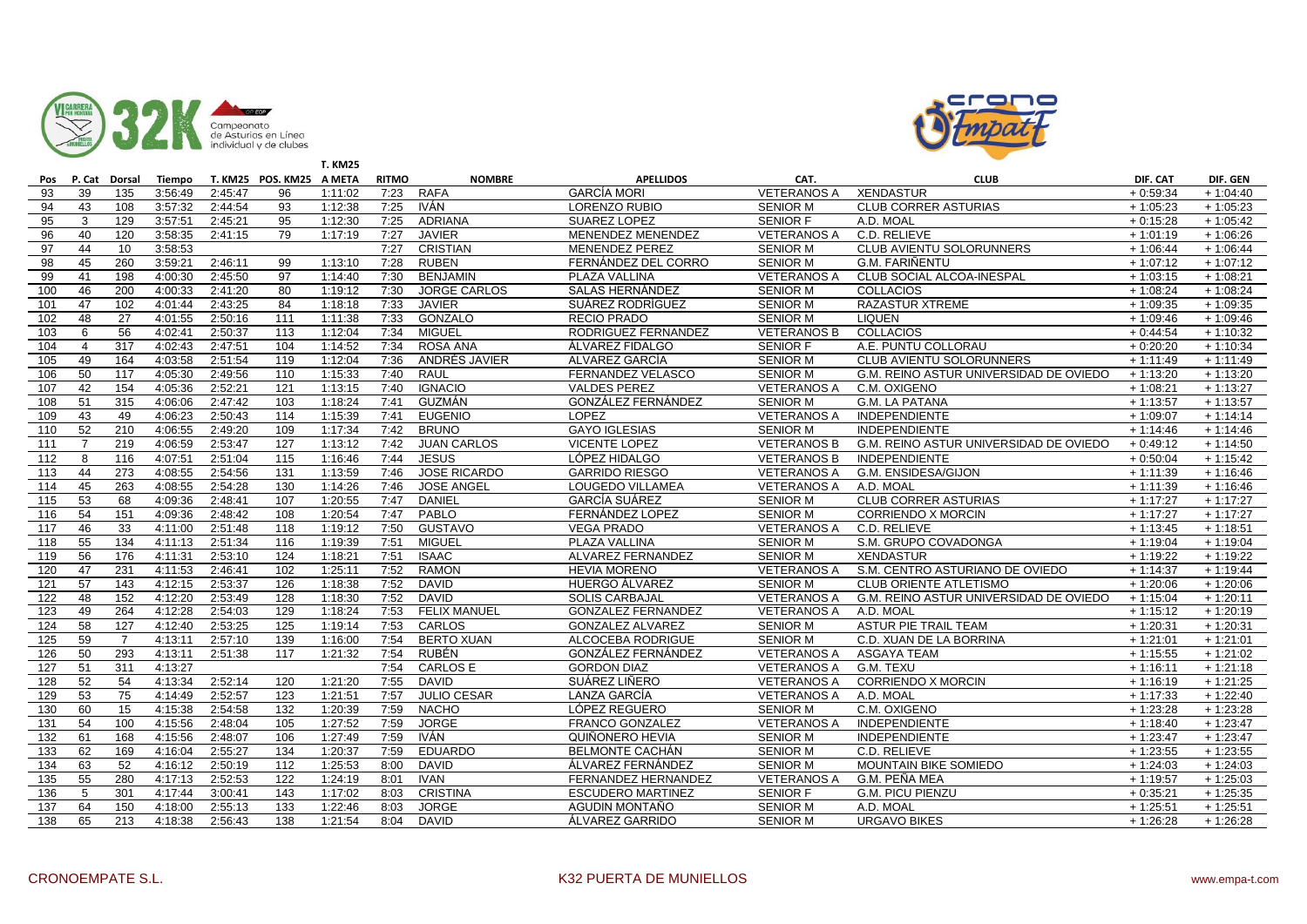



|     |                |                  |         |         |                          | <b>T. KM25</b> |              |                         |                         |                    |                                        |            |            |
|-----|----------------|------------------|---------|---------|--------------------------|----------------|--------------|-------------------------|-------------------------|--------------------|----------------------------------------|------------|------------|
| Pos |                | P. Cat Dorsal    | Tiempo  |         | T. KM25 POS. KM25 A META |                | <b>RITMO</b> | <b>NOMBRE</b>           | <b>APELLIDOS</b>        | CAT.               | <b>CLUB</b>                            | DIF. CAT   | DIF. GEN   |
| 139 | 56             | 257              | 4:19:23 | 2:56:33 | 137                      | 1:22:50        | 8:05         | <b>RUBEN</b>            | FERNÁNDEZ GONZALEZ      | <b>VETERANOS A</b> | <b>LANGREO TRAIL TEAM</b>              | $+1:22:08$ | $+1:27:14$ |
| 140 | 57             | 84               | 4:19:57 | 2:55:34 | 135                      | 1:24:23        | 8:07         | <b>LUIS</b>             | ARGÜESO COTO            | <b>VETERANOS A</b> | <b>TEAM OBAYA</b>                      | $+1:22:41$ | $+1:27:48$ |
| 141 | 58             | 277              | 4:20:04 | 3:02:44 | 156                      | 1:17:19        | 8:07         | LUIMI                   | GARCÍA ARAGÓN           | <b>VETERANOS A</b> | G.M. PEÑA SANTA                        | $+1:22:48$ | $+1:27:54$ |
| 142 | 6              | 166              | 4:20:31 | 3:02:41 | 155                      | 1:17:49        | 8:08         | <b>PATRI</b>            | ARDINES CELORIO         | <b>SENIOR F</b>    | CANGAS DE ONIS ATLETISMO               | $+0:38:07$ | $+1:28:21$ |
| 143 | 59             | 192              | 4:20:52 | 3:00:44 | 144                      | 1:20:07        | 8:08         | ANGEL                   | PEREZ RODRIGUEZ.        | <b>VETERANOS A</b> | G.M. REINO ASTUR UNIVERSIDAD DE OVIEDO | $+1:23:36$ | $+1:28:43$ |
| 144 | 60             | 133              | 4:20:57 | 2:59:14 | 141                      | 1:21:43        | 8:09         | ALEJANDRO               | <b>BLANCO URIZAR</b>    | <b>VETERANOS A</b> | <b>CLUB AVIENTU SOLORUNNERS</b>        | $+1:23:42$ | $+1:28:48$ |
| 145 | 3              | 221              | 4:21:41 | 3:02:13 | 151                      | 1:19:27        | 8:10         | <b>ESTHER</b>           | <b>BELLO ESCLARÍN</b>   | <b>VETERANAS A</b> | C.D. PILOÑA DEPORTE                    | $+0.41:31$ | $+1:29:31$ |
| 146 | 66             | 295              | 4:22:05 | 2:55:38 | 136                      | 1:26:26        | 8:11         | <b>ULISES</b>           | GARZÓN DÍAZ             | <b>SENIOR M</b>    | <b>CUMBRE LLANGREU</b>                 | $+1:29:55$ | $+1:29:55$ |
| 147 | 61             | 136              | 4:22:19 | 3:02:23 | 152                      | 1:19:55        | 8:11         | <b>ROBERTO</b>          | <b>GARCÍA GARCÍA</b>    | <b>VETERANOS A</b> | <b>XENDASTUR</b>                       | $+1:25:03$ | $+1:30:10$ |
| 148 | $\overline{4}$ | 251              | 4:23:42 | 3:05:42 | 168                      | 1:17:59        | 8:13         | <b>SILVIA</b>           | <b>GALLEGO MONTORO</b>  | <b>VETERANAS A</b> | <b>CORRIENDO X MORCIN</b>              | $+0.43.32$ | $+1:31:33$ |
| 149 | 5              | 255              | 4:23:42 | 3:05:41 | 167                      | 1:18:00        | 8:13         | EVA MARÍA               | <b>GARCÍA COQUE</b>     | <b>VETERANAS A</b> | <b>CORRIENDO X MORCIN</b>              | $+0.43:32$ | $+1:31:33$ |
| 150 | 67             | 201              | 4:23:43 | 3:04:36 | 163                      | 1:19:06        | 8:14         | <b>DANIEL</b>           | <b>TOMILLO VÍLCHEZ</b>  | <b>SENIOR M</b>    | <b>CORRIENDO X MORCIN</b>              | $+1:31:34$ | $+1:31:34$ |
| 151 | 62             | 111              | 4:23:48 | 3:53:27 | 220                      | 0:30:20        | 8:13         | PABLO                   | <b>URIA GARCIA</b>      | <b>VETERANOS A</b> | <b>INDEPENDIENTE</b>                   | $+1:26:32$ | $+1:31:38$ |
| 152 | 63             | 55               | 4:24:41 | 3:00:41 | 142                      | 1:23:59        | 8:16         | <b>FRANCISCO JAVIER</b> | <b>ALONSO CEPA</b>      | <b>VETERANOS A</b> | CANGAS DE ONIS ATLETISMO               | $+1:27:25$ | $+1:32:31$ |
| 153 | 64             | 308              | 4:24:59 | 2:41:00 | 78                       | 1:43:58        | 8:16         | <b>ALVARO</b>           | <b>GONZALEZ JIMENEZ</b> | <b>VETERANOS A</b> | <b>TRAILXTREM TEAM</b>                 | $+1:27:44$ | $+1:32:50$ |
| 154 | 68             | 254              | 4:25:11 | 3:02:25 | 153                      | 1:22:45        | 8:16         | <b>DAVID</b>            | <b>GARCÍA DE DIEGO</b>  | <b>SENIOR M</b>    | LOS CUERVOS VILLA DE PRAVIA            | $+1:33:02$ | $+1:33:02$ |
| 155 | 65             | 307              | 4:25:40 | 3:00:53 | 145                      | 1:24:46        | 8:17         | CARLOS                  | <b>MEANA PEREZ</b>      | <b>VETERANOS A</b> | <b>CAFES TOSCAF-GMEA</b>               | $+1:28:24$ | $+1:33:30$ |
| 156 | 9              | 232              | 4:26:46 | 3:01:44 | 149                      | 1:25:01        | 8:20         | <b>JOSE EUGENIO</b>     | <b>SERRANO AZNAR</b>    | <b>VETERANOS B</b> | CAFES TOSCAF-GMEA                      | $+1:08:59$ | $+1:34:37$ |
| 157 | 6              | 262              | 4:27:30 | 3:03:53 | 161                      | 1:23:37        | 8:21         | <b>SUSANA</b>           | FERNÁNDEZ RODRÍGUEZ     | <b>VETERANAS A</b> | <b>TEAM OBAYA</b>                      | $+0:47:20$ | $+1:35:21$ |
| 158 | 66             | 226              | 4:28:21 | 3:02:33 | 154                      | 1:25:48        | 8:22         | <b>JOSÉ MANUEL</b>      | PELÁEZ EGUIBURU         | <b>VETERANOS A</b> | CLUB AVIENTU SOLORUNNERS               | $+1:31:06$ | $+1:36:12$ |
| 159 | 67             | 268              | 4:28:28 | 3:08:43 | 179                      | 1:19:45        | 8:23         | <b>JOSE ALFONSO</b>     | <b>COTO GARCIA</b>      | <b>VETERANOS A</b> | S.M. CENTRO ASTURIANO DE OVIEDO        | $+1:31:13$ | $+1:36:19$ |
| 160 | 68             | 98               | 4:28:29 | 3:08:45 | 180                      | 1:19:43        | 8:22         | <b>ADRIANO</b>          | <b>MENENDEZ PEREZ</b>   | <b>VETERANOS A</b> | S.M. CENTRO ASTURIANO DE OVIEDO        | $+1:31:13$ | $+1:36:19$ |
| 161 | 69             | 229              | 4:28:44 | 3:01:10 | 147                      | 1:27:33        | 8:23         | <b>RICARDO</b>          | <b>VALDES TEJEIRO</b>   | <b>SENIOR M</b>    | <b>LOS URRIELES</b>                    | $+1:36:35$ | $+1:36:35$ |
| 162 | 69             | 79               | 4:28:50 | 3:04:59 | 164                      | 1:23:50        | 8:23         | ANGEL                   | <b>ALVAREZ GURDIEL</b>  | <b>VETERANOS A</b> | <b>COPO SKI CLUB</b>                   | $+1:31:34$ | $+1:36:41$ |
| 163 | 70             | $\overline{172}$ | 4:28:54 | 3:06:15 | 172                      | 1:22:39        | 8:23         | <b>BELARMINO</b>        | <b>GARCIA LOPEZ</b>     | <b>VETERANOS A</b> | INDEPENDIENTE                          | $+1:31:39$ | $+1:36:45$ |
| 164 | $\overline{7}$ | $\overline{122}$ | 4:29:16 | 3:07:54 | 175                      | 1:21:22        | 8:24         | <b>ISABEL</b>           | <b>MARTINEZ MARTINO</b> | <b>SENIOR F</b>    | <b>G.M. PICU PIENZU</b>                | $+0.46:53$ | $+1:37:07$ |
| 165 | 70             | 297              | 4:29:30 | 3:05:38 | 166                      | 1:23:51        | 8:24         | PABLO                   | <b>FEITO GARCIA</b>     | <b>SENIOR M</b>    | <b>CLUB AVIENTU SOLORUNNERS</b>        | $+1:37:21$ | $+1:37:21$ |
| 166 | 71             | 63               | 4:30:04 | 2:57:31 | 140                      | 1:32:33        | 8:26         | <b>EMILIO</b>           | <b>MIER LOPEZ</b>       | <b>SENIOR M</b>    | C.M. OXIGENO                           | $+1:37:55$ | $+1:37:55$ |
| 167 | 72             | 78               | 4:31:01 | 3:01:36 | 148                      | 1:29:24        | 8:27         | LORENZO                 | MÉNDEZ AVELLO           | <b>SENIOR M</b>    | ROMEROS DEL NAVIA                      | $+1:38:52$ | $+1:38:52$ |
| 168 | 73             | 42               | 4:31:17 | 3:01:05 | 146                      | 1:30:11        | 8:28         | ALEJANDRO               | <b>FERNANDEZ CORREA</b> | <b>SENIOR M</b>    | <b>INDEPENDIENTE</b>                   | $+1:39:08$ | $+1:39:08$ |
| 169 | 10             | 47               | 4:31:49 | 3:05:50 | 170                      | 1:25:59        | 8:29         | <b>ANGEL ANIBAL</b>     | SUAREZ FERNANDEZ        | <b>VETERANOS B</b> | <b>VERDILLUENGA</b>                    | $+1:14:02$ | $+1:39:40$ |
| 170 | 74             | 48               | 4:32:05 | 3:11:36 | 194                      | 1:20:28        | 8:29         | <b>FRANCISCO</b>        | <b>GONZALE RIVERO</b>   | <b>SENIOR M</b>    | <b>INDEPENDIENTE</b>                   | $+1:39:56$ | $+1:39:56$ |
| 171 | 11             | 140              | 4:32:17 | 3:09:59 | 187                      | 1:22:17        | 8:30         | <b>FLORENTINO</b>       | <b>GARCIA GUTIERREZ</b> | <b>VETERANOS B</b> | <b>XATOS DEL NALON</b>                 | $+1:14:29$ | $+1:40:07$ |
| 172 | 71             | 86               | 4:32:26 | 3:05:48 | 169                      | 1:26:38        | 8:30         | PABLO                   | SÁNCHEZ GONZÁLEZ        | <b>VETERANOS A</b> | CLUB AVIENTU SOLORUNNERS               | $+1:35:11$ | $+1:40:17$ |
| 173 | 72             | 28               | 4:32:27 | 3:10:13 | 188                      | 1:22:14        | 8:30         | MANUEL                  | <b>MORO RODRIGUEZ</b>   | <b>VETERANOS A</b> | G.M. LA PEÑA                           | $+1:35:12$ | $+1:40:18$ |
| 174 | 73             | 112              | 4:32:39 | 3:04:22 | 162                      | 1:28:16        | 8:31         | <b>IGNACIO</b>          | FELGUEROSO VILLAVERDE   | <b>VETERANOS A</b> | S.M. GRUPO COVADONGA                   | $+1:35:23$ | $+1:40:29$ |
| 175 | 8              | 238              | 4:32:40 | 3:09:41 | 185                      | 1:22:58        | 8:30         | <b>ELENA</b>            | ARIENZA FERNÁNDEZ       | SENIOR F           | G.M. TEXU                              | $+0.50:16$ | $+1:40:30$ |
| 176 | 74             | 118              | 4:33:42 | 3:09:07 | 181                      | 1:24:35        | 8:32         | <b>ALBERTO</b>          | <b>ALVAREZ SUAREZ</b>   | <b>VETERANOS A</b> | C.D. XUAN DE LA BORRINA                | $+1:36:27$ | $+1:41:33$ |
| 177 | 75             | 85               | 4:33:43 | 3:09:07 | 182                      | 1:24:35        | 8:32         | ILLÁN ARAMU             | SIERRA GONZÁLEZ         | <b>SENIOR M</b>    | <b>ASGAYA TEAM</b>                     | $+1:41:33$ | $+1:41:33$ |
| 178 | 75             | 175              | 4:33:58 | 3:06:27 | 174                      | 1:27:30        | 8:33         | <b>DAMIAN</b>           | <b>MACIAS ALONSO</b>    | <b>VETERANOS A</b> | A.D. SIN FRONTERAS                     | $+1:36:42$ | $+1:41:49$ |
| 179 | $\mathbf{Q}$   | 275              | 4:33:59 | 3:11:04 | 192                      | 1:22:54        | 8:32         | MELANIA                 | CILLERO GARCÍA          | <b>SENIOR F</b>    | <b>GALGADAS CANICROSS ASTURIES</b>     | $+0.51:35$ | $+1:41:49$ |
| 180 | 76             | 271              | 4:34:06 | 3:09:07 | 183                      | 1:24:58        | 8:33         | <b>JORGE</b>            | <b>GARCÍA DORADO</b>    | <b>VETERANOS A</b> | <b>ASGAYA TEAM</b>                     | $+1:36:50$ | $+1:41:56$ |
| 181 | 77             | 147              | 4:34:51 | 3:09:59 | 186                      | 1:24:51        | 8:34         | XOSE MARÍA              | MARTÍNEZ PÉREZ          | <b>VETERANOS A</b> | <b>CUMBRE LLANGREU</b>                 | $+1:37:35$ | $+1.42:41$ |
| 182 | 78             | 300              | 4:35:01 | 3:03:42 | 160                      | 1:31:19        | 8:34         | PABLO                   | <b>GONZALEZ ALVAREZ</b> | <b>VETERANOS A</b> | A.D. SIN FRONTERAS                     | $+1:37:46$ | $+1:42:52$ |
| 183 | 79             | 188              | 4:35:09 | 3:03:10 | 157                      | 1:31:58        | 8:35         | <b>EMILIO</b>           | PEÑA ÁLVAREZ            | <b>VETERANOS A</b> | G.M. PEÑA SANTA                        | $+1:37:53$ | $+1:43:00$ |
| 184 | 76             | 270              | 4:35:47 | 3:16:13 | 204                      | 1:19:33        | 8:36         | ANGEL                   | CACERES GONZALEZ        | <b>SENIOR M</b>    | <b>CUMBRE LLANGREU</b>                 | $+1:43:38$ | $+1:43:38$ |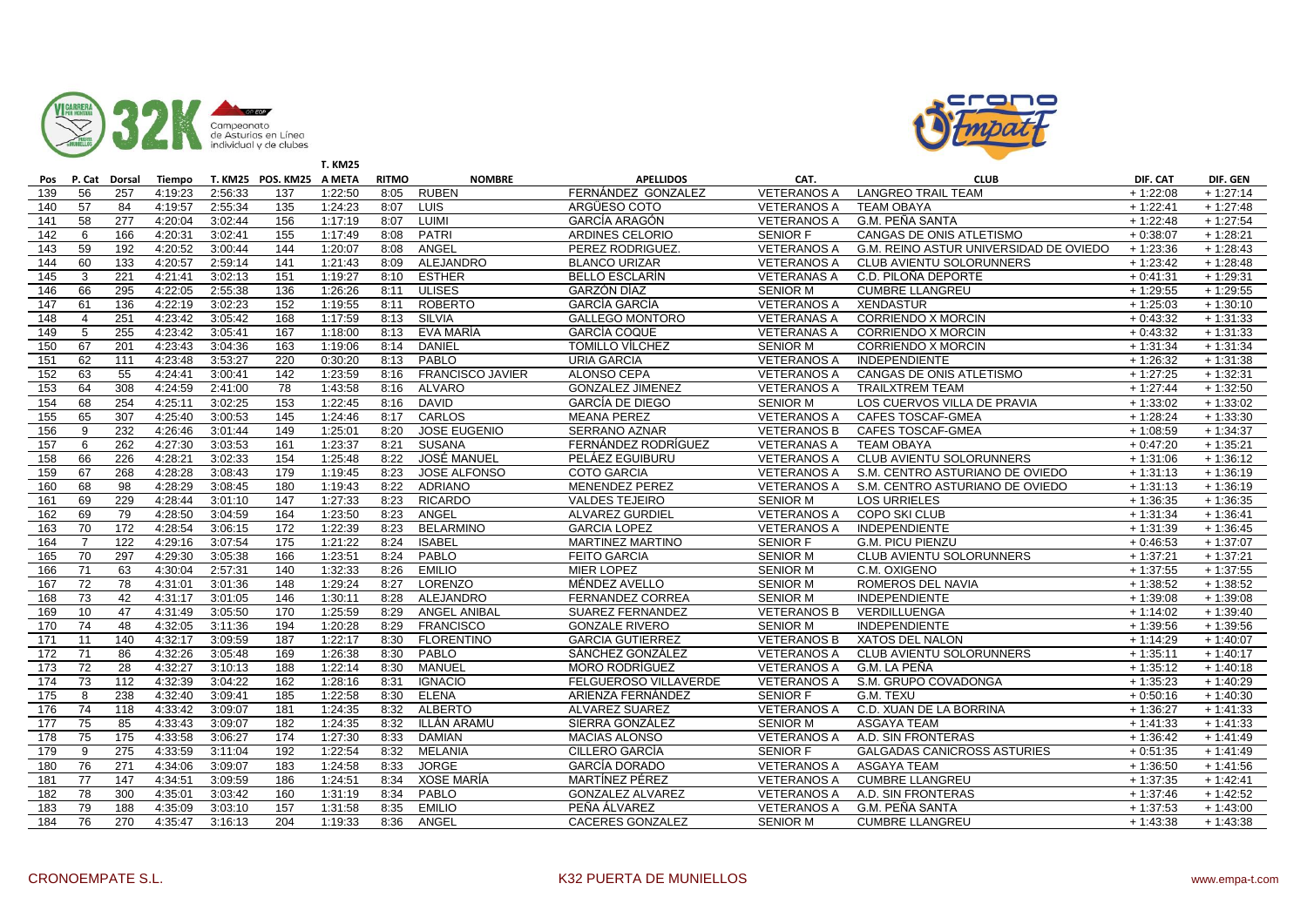



|     |                |        |         |         |                          | <b>T. KM25</b> |              |                        |                            |                    |                                        |            |            |
|-----|----------------|--------|---------|---------|--------------------------|----------------|--------------|------------------------|----------------------------|--------------------|----------------------------------------|------------|------------|
| Pos | P. Cat         | Dorsal | Tiempo  |         | T. KM25 POS. KM25 A META |                | <b>RITMO</b> | <b>NOMBRE</b>          | <b>APELLIDOS</b>           | CAT.               | <b>CLUB</b>                            | DIF. CAT   | DIF. GEN   |
| 185 | 80             | 193    | 4:36:06 | 3:02:10 | 150                      | 1:33:56        | 8:37         | <b>IVAN</b>            | <b>ORDIZ GARCIA</b>        | <b>VETERANOS A</b> | <b>XATOS DEL NALON</b>                 | $+1:38:50$ | $+1:43:57$ |
| 186 | 12             | 45     | 4:36:10 | 3:06:21 | 173                      | 1:29:49        | 8:37         | ANGEL                  | <b>ESPINA GARCIA</b>       | <b>VETERANOS B</b> | <b>C.D. ASTURCON BTT</b>               | $+1:18:23$ | $+1:44:01$ |
| 187 | 77             | 138    | 4:36:55 | 3:03:32 | 159                      | 1:33:22        | 8:38         | <b>MARCOS</b>          | <b>VEIGA GARCIA</b>        | <b>SENIOR M</b>    | <b>INDEPENDIENTE</b>                   | $+1:44:46$ | $+1:44:46$ |
| 188 | 78             | 161    | 4:36:56 | 3:03:29 | 158                      | 1:33:26        | 8:38         | PABLO                  | SOTELO VEIGA               | <b>SENIOR M</b>    | <b>INDEPENDIENTE</b>                   | $+1:44:46$ | $+1:44:46$ |
| 189 | 10             | 224    | 4:37:33 | 3:12:54 | 196                      | 1:24:38        | 8:40         | LAURA                  | VALDÉS GONZÁLEZ- LLANOS    | <b>SENIOR F</b>    | A.D. SIN FRONTERAS                     | $+0.55:09$ | $+1:45:23$ |
| 190 | 13             | 299    | 4:38:39 | 3:05:59 | 171                      | 1:32:40        | 8:42         | <b>ALBERTO</b>         | <b>GONZALEZ MENENDEZ</b>   | <b>VETERANOS B</b> | G.M. REINO ASTUR UNIVERSIDAD DE OVIEDO | $+1:20:52$ | $+1.46:30$ |
| 191 | 14             | 212    | 4:38:58 | 3:08:39 | 178                      | 1:30:19        | 8:42         | <b>ANTONIO</b>         | RAMOS FERNANDEZ            | <b>VETERANOS B</b> | INDEPENDIENTE                          | $+1:21:11$ | $+1:46:49$ |
| 192 | 81             | 217    | 4:39:36 | 3:08:00 | 176                      | 1:31:36        | 8:43         | GOYO                   | PREMIÓ MARTÍNEZ            | <b>VETERANOS A</b> | FIT NATURE                             | $+1:42:20$ | $+1:47:27$ |
| 193 | 79             | 313    | 4:40:02 | 3:05:11 | 165                      | 1:34:51        | 8:44         | <b>BORJA</b>           | FERNÁNDEZ DIEZ             | <b>SENIOR M</b>    | <b>INDEPENDIENTE</b>                   | $+1:47:53$ | $+1:47:53$ |
| 194 | 80             | 256    | 4:40:08 | 3:09:34 | 184                      | 1:30:34        | 8:44         | <b>JAVI</b>            | <b>BARRERO GONZÁLEZ</b>    | <b>SENIOR M</b>    | CLUB AVIENTU SOLORUNNERS               | $+1:47:59$ | $+1:47:59$ |
| 195 | 82             | 24     | 4:41:04 | 3:13:15 | 198                      | 1:27:49        | 8:46         | <b>BENJAMIN</b>        | ALVAREZ FERNANDEZ          | <b>VETERANOS A</b> | <b>G.M. ESTOUPO</b>                    | $+1:43:48$ | $+1:48:55$ |
| 196 | 81             | 309    | 4:41:10 | 3:10:27 | 191                      | 1:30:43        | 8:46         | <b>LUIS</b>            | DÍAZ DÍAZ                  | <b>SENIOR M</b>    | <b>INDEPENDIENTE</b>                   | $+1:49:01$ | $+1:49:01$ |
| 197 | 83             | 284    | 4:41:36 | 3:11:11 | 193                      | 1:30:25        | 8:47         | <b>ENRIQUE JULIO</b>   | <b>GARCÍA ALVAREZ</b>      | <b>VETERANOS A</b> | <b>LANGREO TRAIL TEAM</b>              | $+1:44:21$ | $+1:49:27$ |
| 198 | 82             | 22     | 4:41:54 | 3:17:18 | 209                      | 1:24:35        | 8:48         | <b>ALFREDO</b>         | <b>NOVAL AVIN</b>          | <b>SENIOR M</b>    | CANGAS DE ONIS ATLETISMO               | $+1:49:44$ | $+1:49:44$ |
| 199 | 84             | 312    | 4:41:54 | 3:10:17 | 189                      | 1:31:37        | 8:48         | <b>JACOBO</b>          | LOPEZ FERNÁNDEZ            | <b>VETERANOS A</b> | G.M. TEXU                              | $+1:44:39$ | $+1:49:45$ |
| 200 | 83             | 218    | 4:42:50 | 3:10:20 | 190                      | 1:32:30        | 8:49         | PABLO                  | <b>RAMOS SUAREZ</b>        | <b>SENIOR M</b>    | G.M. ENSIDESA/GIJON                    | $+1:50:41$ | $+1:50:41$ |
| 201 | 85             | 149    | 4:43:04 | 3:13:15 | 199                      | 1:29:48        | 8:50         | <b>ROBERTO</b>         | PRIETO GUTIERREZ           | <b>VETERANOS A</b> | <b>NEOSYSTEMS</b>                      | $+1:45:48$ | $+1:50:54$ |
| 202 | 11             | 185    | 4:43:13 | 3:14:08 | 203                      | 1:29:05        | 8:50         | <b>BELEN</b>           | <b>MONTAVEZ LANGA</b>      | <b>SENIOR F</b>    | C.D. RELIEVE                           | $+1:00:50$ | $+1:51:04$ |
| 203 | 2              | 99     | 4:44:57 | 3:13:51 | 201                      | 1:31:06        | 8:53         | JON ANDER              | PÉREZ SÁNCHEZ              | PROMESA M          | <b>TEAM OBAYA</b>                      | $+1:13:42$ | $+1:52:48$ |
| 204 | 86             | 130    | 4:45:45 | 3:13:36 | 200                      | 1:32:08        | 8:55         | <b>RAMON</b>           | <b>GONZALEZ PEREZ</b>      | <b>VETERANOS A</b> | G.M. PIELAGO                           | $+1:48:30$ | $+1:53:36$ |
| 205 | 87             | 296    | 4:46:10 | 3:19:35 | 214                      | 1:26:35        | 8:56         | <b>HECTOR</b>          | <b>MARTINEZ ALONSO</b>     | <b>VETERANOS A</b> | G.M. ENSIDESA/GIJON                    | $+1:48:55$ | $+1:54:01$ |
| 206 | 88             | 234    | 4:46:11 | 3:20:42 | 215                      | 1:25:28        | 8:55         | <b>JESÚS FRANCISCO</b> | MÉNDEZ FERNÁNDEZ           | <b>VETERANOS A</b> | A.D. MOAL                              | $+1:48:55$ | $+1:54:01$ |
| 207 | 84             | 101    | 4:47:21 | 3:20:44 | 216                      | 1:26:36        | 8:58         | <b>HUGO</b>            | <b>CARDIN BURON</b>        | <b>SENIOR M</b>    | <b>TEAM OBAYA</b>                      | $+1:55:12$ | $+1:55:12$ |
| 208 | 85             | 12     | 4:47:26 | 3:16:47 | 206                      | 1:30:38        | 8:58         | <b>IGNACIO</b>         | PENA GUTIERREZ             | <b>SENIOR M</b>    | <b>NAVA TRAIL</b>                      | $+1:55:17$ | $+1:55:17$ |
| 209 | 89             | 171    | 4:47:50 | 3:08:07 | 177                      | 1:39:42        | 8:59         | <b>IGNACIO</b>         | RAMOS ARJONA               | <b>VETERANOS A</b> | G.M. CABRALES                          | $+1:50:35$ | $+1:55:41$ |
| 210 | 12             | 207    | 4:48:16 | 3:18:27 | 211                      | 1:29:48        | 8:59         | CAROLINA               | <b>PALICIO VARELA</b>      | <b>SENIOR F</b>    | <b>CUMBRE LLANGREU</b>                 | $+1:05:52$ | $+1:56:06$ |
| 211 | 86             | 265    | 4:48:16 | 3:16:53 | 207                      | 1:31:23        | 8:59         | ABEL                   | <b>BARBEIRO SAN MIGUEL</b> | <b>SENIOR M</b>    | <b>CUMBRE LLANGREU</b>                 | $+1:56:07$ | $+1:56:07$ |
| 212 | 90             | 11     | 4:49:17 | 3:14:04 | 202                      | 1:35:12        | 9:01         | PABLO                  | <b>GARCÍA ESTEBAN</b>      | <b>VETERANOS A</b> | <b>INDEPENDIENTE</b>                   | $+1:52:02$ | $+1:57:08$ |
| 213 | 15             | 69     | 4:49:23 | 3:16:41 | 205                      | 1:32:41        | 9:02         | <b>JUAN CARLOS</b>     | <b>MOJARDIN VAZQUEZ</b>    | <b>VETERANOS B</b> | C.D. ESPORTATE                         | $+1:31:35$ | $+1:57:13$ |
| 214 | 91             | 104    | 4:51:45 | 3:12:13 | 195                      | 1:39:32        | 9:06         | <b>MARCELINO</b>       | RODRÍGUEZ SANJURJO         | <b>VETERANOS A</b> | A.D. TRASGU ANDAYON                    | $+1:54:30$ | $+1:59:36$ |
| 215 | 87             | 250    | 4:52:25 | 3:17:02 | 208                      | 1:35:23        | 9:07         | <b>CESAR</b>           | <b>FERNANDEZ DIAZ</b>      | <b>SENIOR M</b>    | CLUB AVIENTU SOLORUNNERS               | $+2:00:16$ | $+2:00:16$ |
| 216 | 2              | 113    | 4:52:32 | 3:27:36 | 218                      | 1:24:55        | 9:08         | ABEL                   | <b>GARCIA MENENDEZ</b>     | <b>JUNIOR M</b>    | ASTUR PIE TRAIL TEAM                   | $+1:49:34$ | $+2:00:22$ |
| 217 | 88             | 44     | 4:54:36 | 3:18:34 | 212                      | 1:36:01        | 9:11         | <b>JOSE ALBERTO</b>    | <b>HERRERO VALDES</b>      | <b>SENIOR M</b>    | C.M. OXIGENO                           | $+2:02:26$ | $+2:02:26$ |
| 218 | 89             | 206    | 4:54:37 | 3:18:00 | 210                      | 1:36:36        | 9:11         | <b>NESTOR</b>          | <b>GUERRERO RODRIGUEZ</b>  | <b>SENIOR M</b>    | C.M. OXIGENO                           | $+2:02:27$ | $+2:02:27$ |
| 219 | 90             | 59     | 4:54:37 | 3:19:00 | 213                      | 1:35:36        | 9:11         | <b>ROBERTO</b>         | ANTUÑA CASTRO              | <b>SENIOR M</b>    | C.M. OXIGENO                           | $+2:02:28$ | $+2:02:28$ |
| 220 | $\overline{7}$ | 37     | 4:55:12 | 3:27:53 | 219                      | 1:27:18        | 9:13         | OLVIDO                 | <b>ESTRADA MONTES</b>      | <b>VETERANAS A</b> | LUDO AVENTURA                          | $+1:15:02$ | $+2:03:02$ |
| 221 | 92             | 155    | 4:55:23 | 3:12:59 | 197                      | 1:42:24        | 9:13         | <b>DAVID</b>           | <b>ZAPICO GARCÍA</b>       | <b>VETERANOS A</b> | <b>INDEPENDIENTE</b>                   | $+1:58:08$ | $+2:03:14$ |
| 222 | 91             | 89     | 4:55:26 | 3:25:23 | 217                      | 1:30:02        | 9:13         | <b>JULIAN</b>          | <b>FDEZ GARCIA</b>         | <b>SENIOR M</b>    | C.D. ASTURIAS HIMALAYA                 | $+2:03:17$ | $+2:03:17$ |
| 223 | 13             | 282    | 4:56:59 | 3:22:45 | 220                      | 1:34:14        | 9:16         | <b>ADRIANA</b>         | FERNÁNDEZ LORENCES         | <b>SENIOR F</b>    | <b>G.M. LA PATANA</b>                  | $+1:14:36$ | $+2:04:50$ |
| 224 | 92             | 76     | 4:57:01 | 3:20:44 | 219                      | 1:36:16        | 9:16         | <b>JOSE RAMON</b>      | <b>VENCELLES GARCIA</b>    | <b>SENIOR M</b>    | <b>TEAM OBAYA</b>                      | $+2:04:51$ | $+2:04:51$ |
| 225 | 93             | 182    | 4:57:33 | 3:17:55 | 210                      | 1:39:37        | 9:17         | <b>MOISES</b>          | PADIN GUZON                | <b>SENIOR M</b>    | <b>INDEPENDIENTE</b>                   | $+2:05:23$ | $+2:05:23$ |
| 226 | 93             | 208    | 4:57:56 | 3:27:07 | 223                      | 1:30:49        | 9:17         | <b>FLORENCIO</b>       | MORO GONZÁLEZ              | <b>VETERANOS A</b> | A.D. MOAL                              | $+2:00:41$ | $+2:05:47$ |
| 227 | 94             | 126    | 5:00:44 | 3:34:04 | 227                      | 1:26:40        | 9:23         | <b>MARCOS</b>          | <b>VERANO ÁLVAREZ</b>      | <b>VETERANOS A</b> | A.D. MOAL                              | $+2:03:29$ | $+2:08:35$ |
| 228 | 95             | 43     | 5:00:55 | 3:20:08 | 217                      | 1:40:46        | 9:23         | <b>ALFONSO</b>         | PEREZ CADIERNO             | <b>VETERANOS A</b> | G.M. ENSIDESA/GIJON                    | $+2:03:40$ | $+2:08:46$ |
| 229 | 94             | 204    | 5:01:04 | 3:23:19 | 222                      | 1:37:44        | 9:24         | <b>MIGUEL</b>          | RODRÍGUEZ ESCOBAR          | <b>SENIOR M</b>    | C.D. PILOÑA DEPORTE                    | $+2:08:54$ | $+2:08:54$ |
| 230 | $\mathbf{1}$   | 318    | 5:01:15 | 3:27:50 | 226                      | 1:33:24        | 9:23         | <b>JOSÉ LUIS</b>       | <b>NAVA RUIZ</b>           | VETERANO A M       | INDEPENDIENTE                          | $+0:00:00$ | $+2:09:06$ |